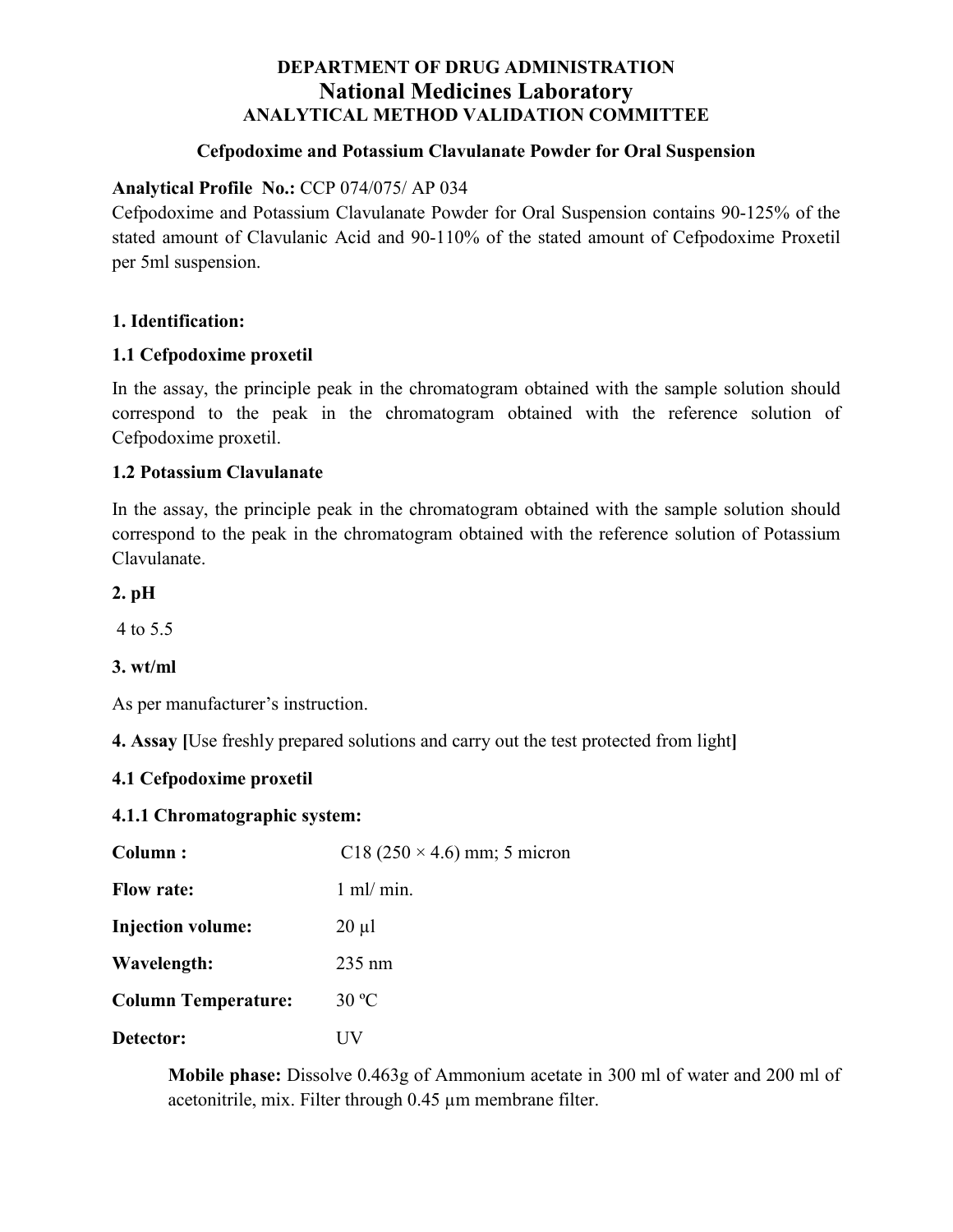# **DEPARTMENT OF DRUG ADMINISTRATION National Medicines Laboratory ANALYTICAL METHOD VALIDATION COMMITTEE**

**Diluents:** 40% v/v solution of Acetonitrile in water

## **4.1.2 Reference Solution:**

Weigh accurately about 10 mg of working standard of Cefpodoxime proxetil in 50 ml volumetric flask. Add accurately measured 5 ml of methanol and 25 ml of diluents then sonicate for 5 minutes in an ice cooled bath and make the volume to 50ml with diluents, mix. Dilute 5 ml of the resulting solution to 25ml with diluents, mix. Filter the resulting solution through 0.2 µm membrane filter.

# **4.1.3 Test Solution:**

Weigh accurately about 2.7 g of sample of reconstituted suspension and transfer into a 50 ml volumetric flask. Add accurately measured 10 ml of water and 20 ml of acetonitrile then sonicate for 15 minutes in an ice cooled bath (swirl the flask in every 3 minutes) and make the volume to 50 ml with diluents and filter. Dilute 5 ml of the resulting solution to 100 ml with diluents. Filter through 0.2 micron filter paper.

# **4.1.4 Procedure:**

Inject the reference solution. The relative retention times are about 0.9 for Cefpodoxime proxetil S-epimer and 1.0 for Cefpodoxime proxetil R-epimer; the resolution, R, between Cefpodoxime proxetil S-epimer and Cefpodoxime proxetil R-epimer is not less than 2.0, the tailing factor is not more than 2.0, and the relative standard deviation determined from the sum of the areas of the Cefpodoxime proxetil S-epimer and Cefpodoxime proxetil R-epimer peaks for replicate injections is not more than 2.0%.

Separately inject standard and sample preparation. Record the chromatogram and measure the responses of the major peaks. Calculate the quantity of Cefpodoxime per 5 ml of the reconstituted suspension.

### **4.2 Potassium Clavulanate**

### **4.2.1 Chromatographic system:**

**Column:**  $C18 (250 \times 4.6)$  mm; 5 micron

**Flow rate:** 1 ml/ min.

**Injection volume:** 20 µl

**Wavelength:** 220nm

**Column Temperature**: Ambient